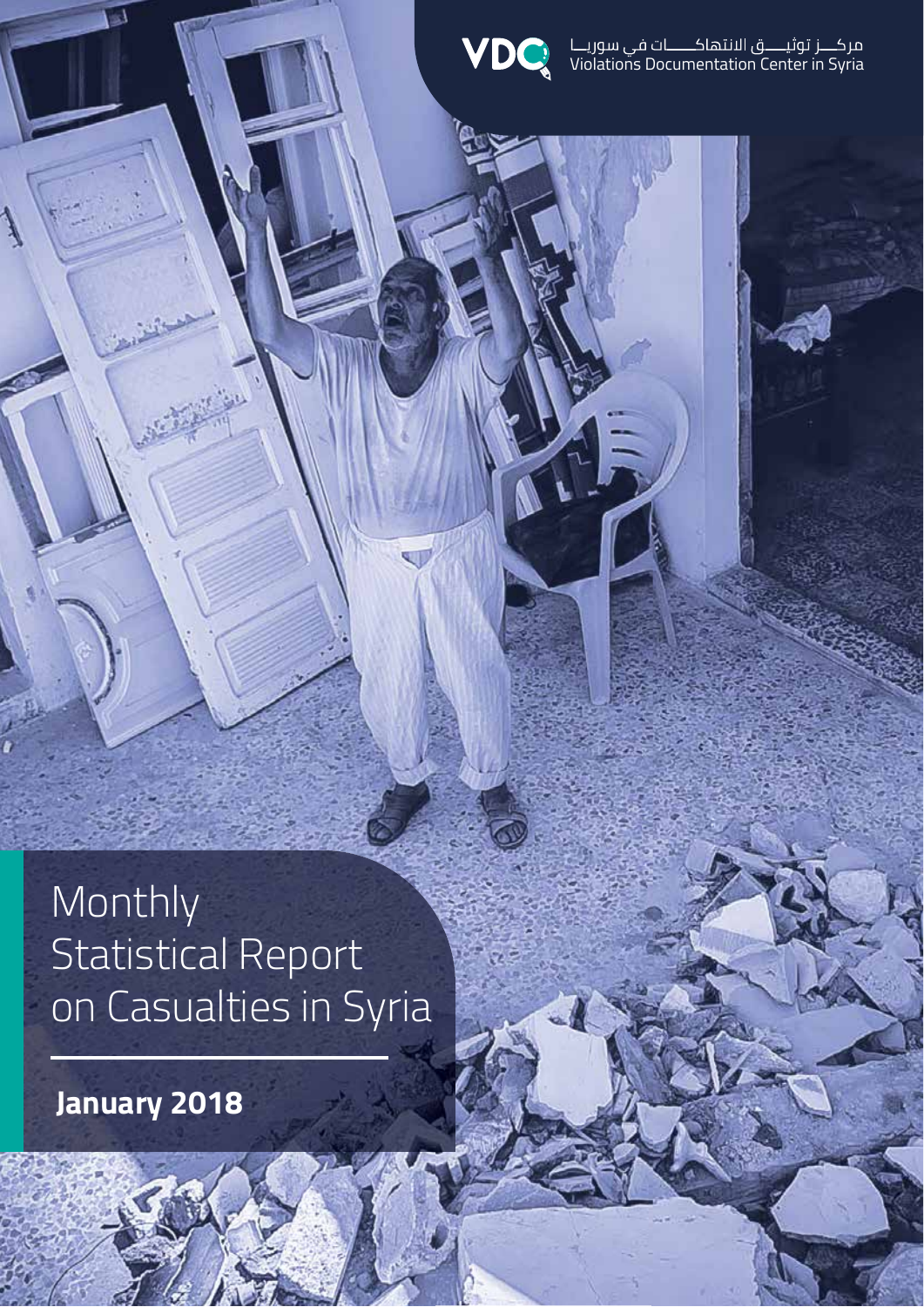

مركــــــز توثيـــــــق الانتهاكـــــــــات فـي سوريــــا<br>Violations Documentation Center in Syria

All figures and statistics presented in this report were retrieved from the database of the Violations Documentation Center (VDC). They are not final and are subject to continuous and periodic scrutiny by the VDC's database administrators and the field documentation team. Figures differ between reports and the most recent report is considered to be the most accurate.

We are very grateful to the members of the Field Documentation Team who risk their lives every day in order to document human rights violations committed in Syria and without whom the publications of the VDC would not have been possible.

### **Total Casualties Since Mid-March 2011**

Since mid-March 2011 up until January 2018, the Violations Documentation Center documented a total of 184,061 battle-related deaths.

 117,510 (63.84%) among them were Civilians

 66,551 (36.16%) were Non-Civilians



### **Deaths by the Parties Responsible**

The parties responsible for the total number of deaths (civilian and non-civilian) from mid-March 2011 up until **January 2018:**

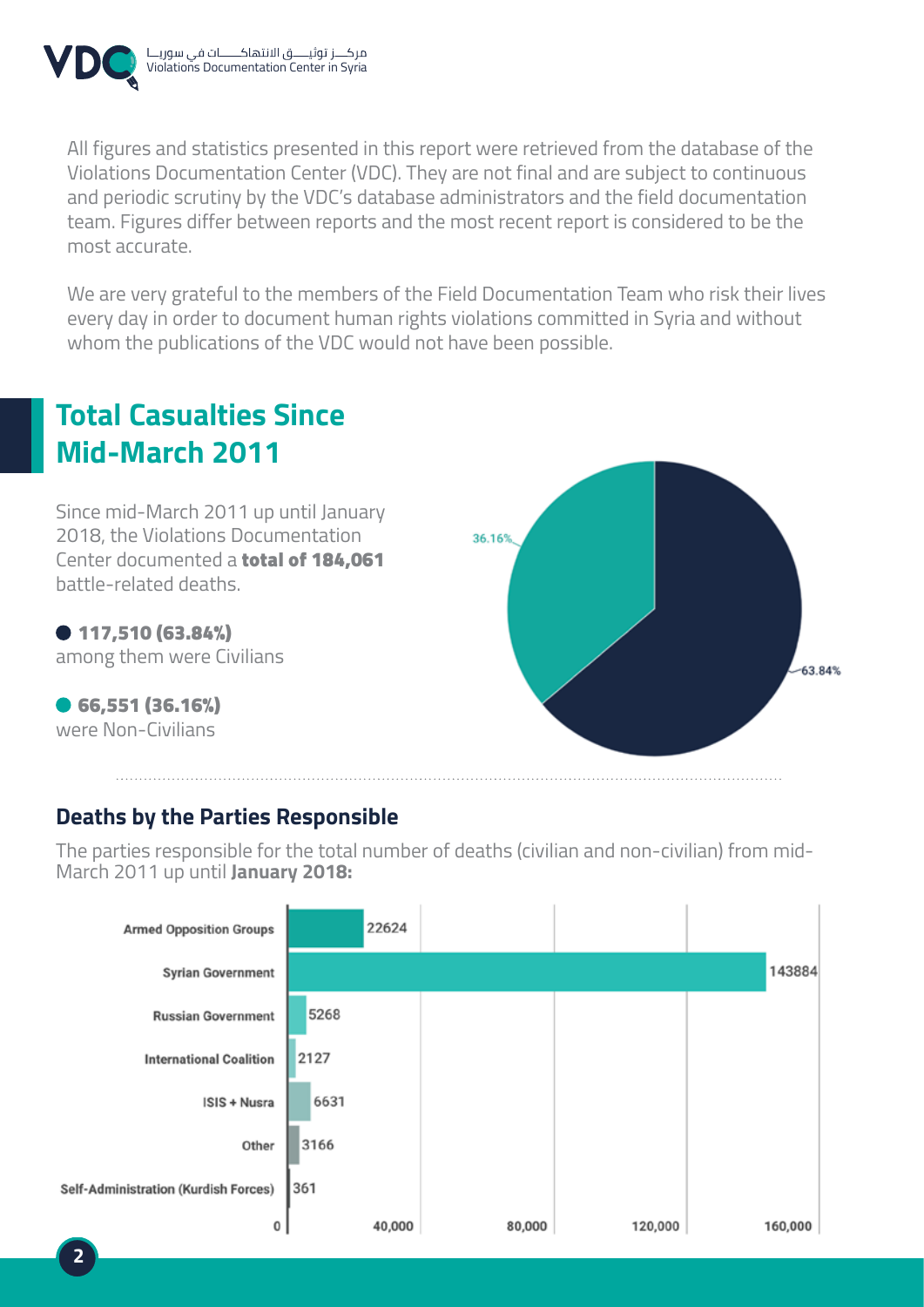

The parties responsible for civilian casualties from mid-March 2011 up until **January 2018**:



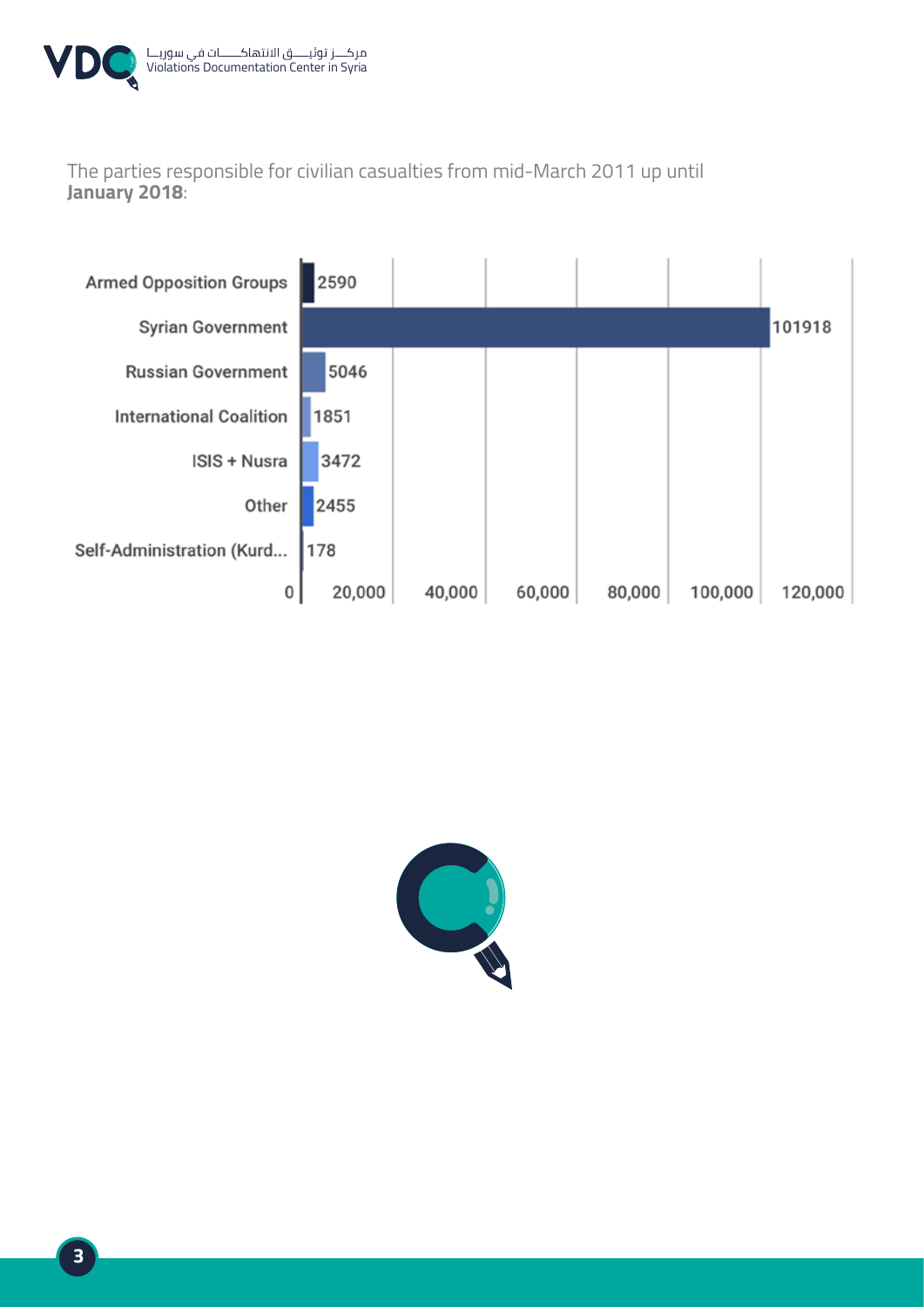

### **1. Battle-Related Deaths:**

During the month of January 2018, a total number of 687 deaths were documented across different Syrian governorates, among them, 668 were documented by full name and 19 were registered as unknown.

### **2. Deaths by Governorate**

The largest number of documented deaths took place in Damascus Suburb 261, followed by Idlib 227 and Homs 46. 153 deaths were documented in other governorates.

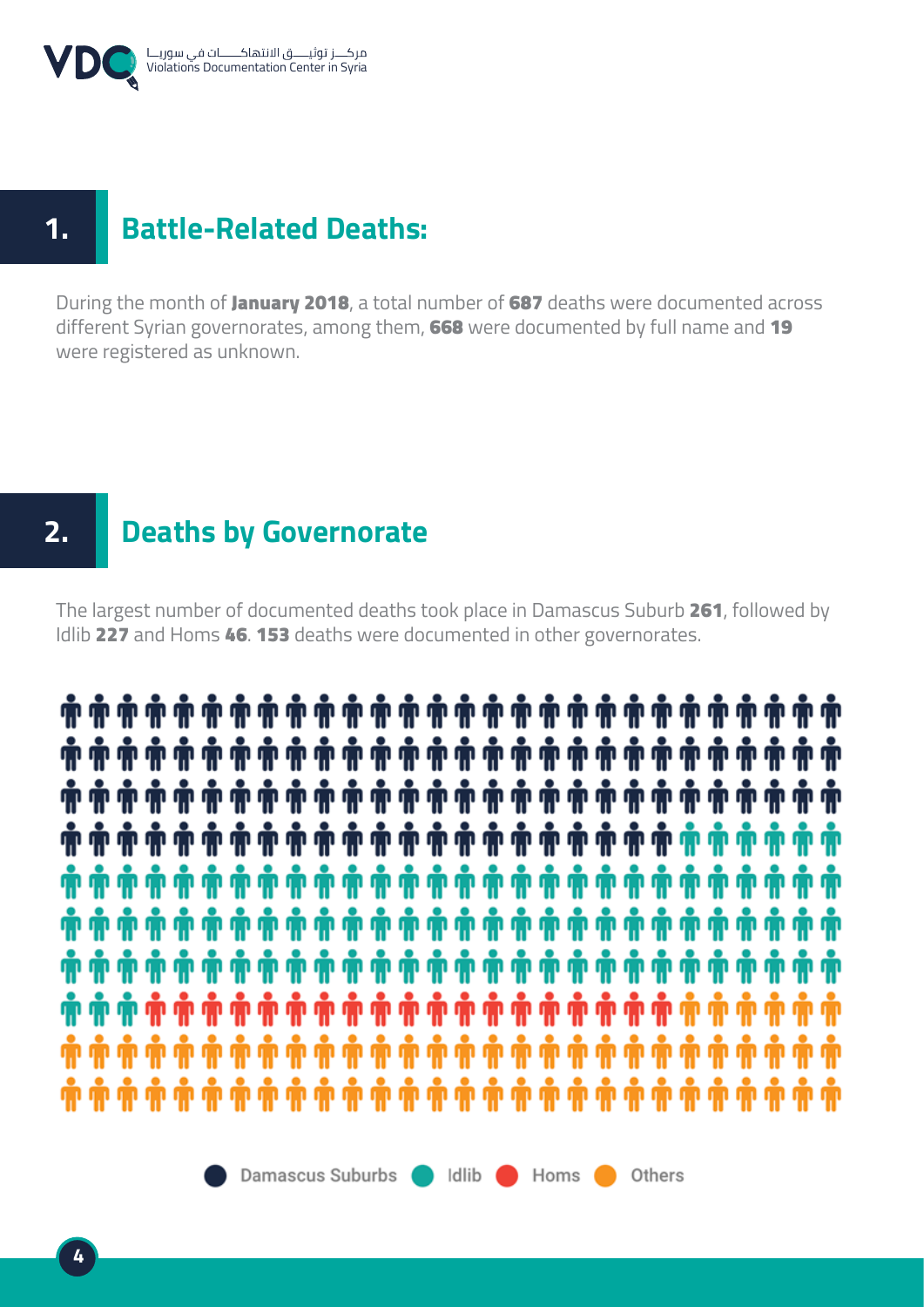



#### **Deaths by Category : Civilian and Non-Civilian 3.**

The number of civilian deaths reached 450 while the number of non-civilian deaths was 237

Civilian Non-Civilian

#### **Causes of Death 4.**

223 deaths were caused by firearms and snipers, 241 deaths by aerial attacks and barrel bombs, and 148 battle-related deaths were caused by tanks, cannons and mortars. 48 deaths were caused by land mines and car explosives. 9 deaths were caused by lack of medical aid and relief in besieged areas. 4 deaths were caused by torture in Syrian government detention centers and 4 death resulted from torture by kidnappers. For 10 cases of death, the cause could not be identified.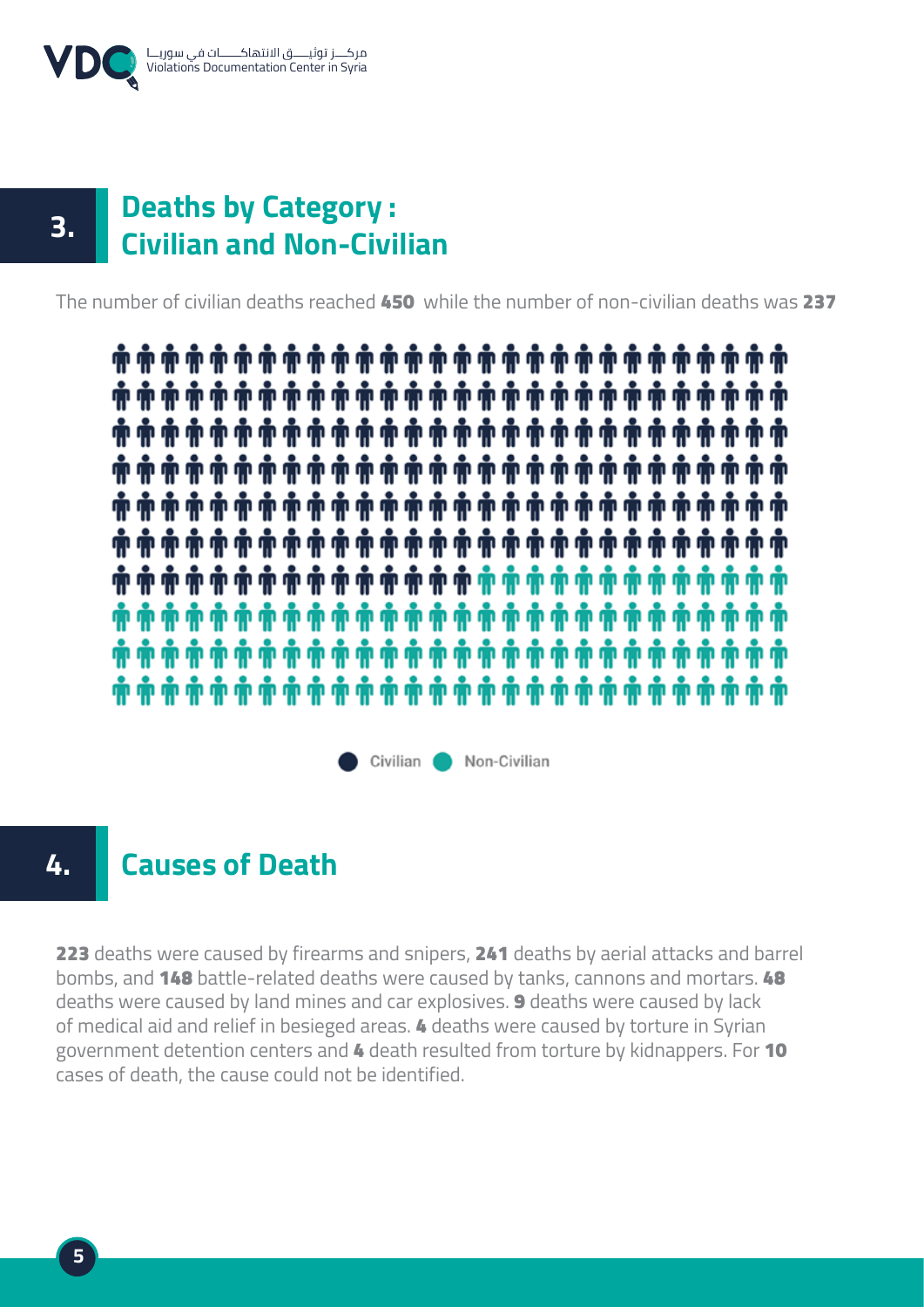



### **5. Deaths by Gender**

The total number of adult (over 18 years of age) male deaths is 501 while the total number of adult female deaths is 75. The total for child battle-related deaths is 111, with 72 for male children and 39 for female children.



## **6. Deaths by ISIS**

30 documented deaths were caused by ISIS, 16 of whom were civilians, and 14 of whom belonged to other armed groups.